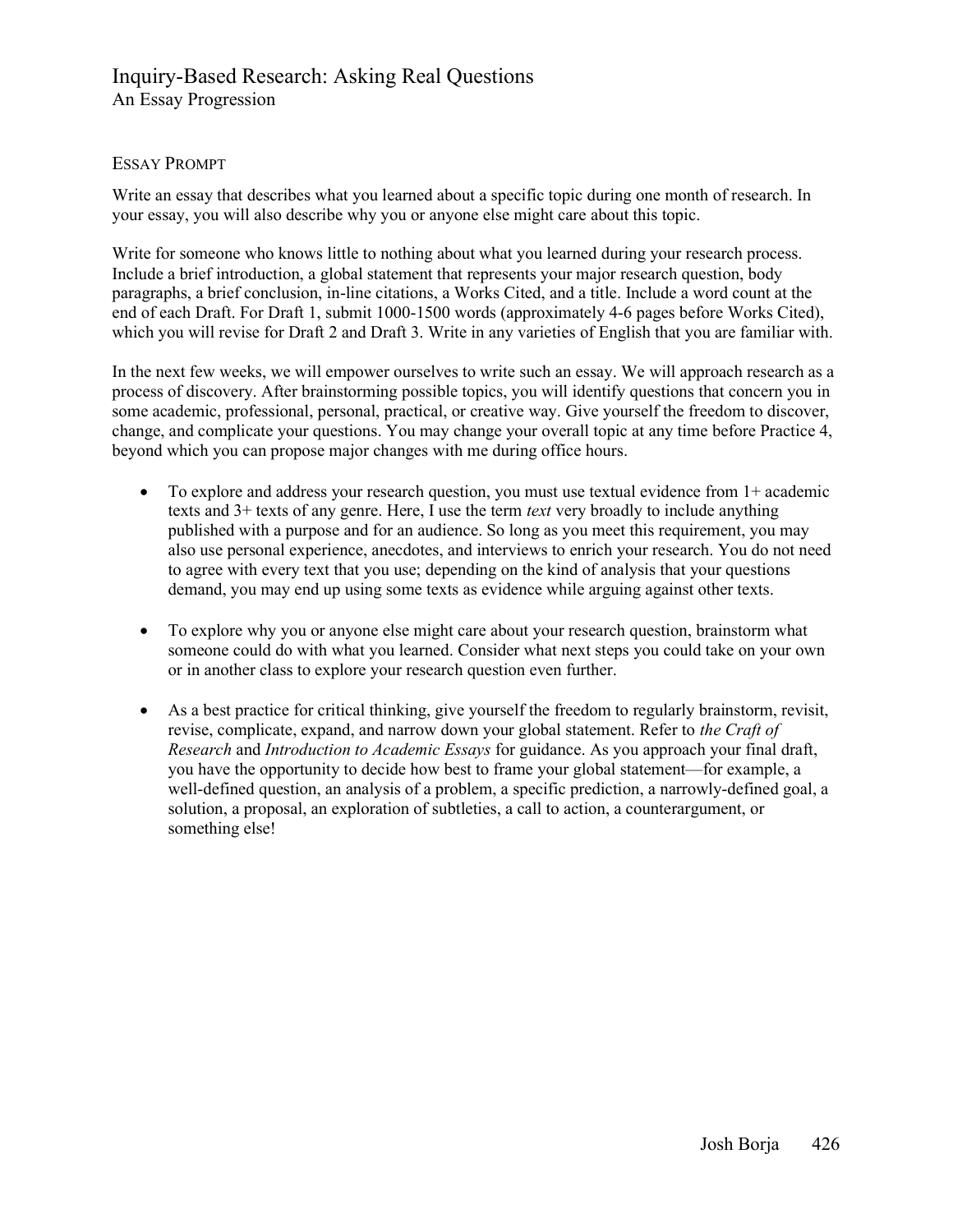# Inquiry-Based Research: Asking Real Questions An Essay Progression



### **OVERVIEW**

You will develop your writing step by step, through a progression of practice assignments and drafts, leading to a final draft of 1000-1500 words (approximately 4-6 pages before Works Cited) in any varieties of English that you choose.

# WHAT'S THE POINT OF A PRACTICE ASSIGNMENT?

Each Practice is a take-home writing assignment that builds toward and can be used to construct Draft 1. For example, Practice 1 asks you to write a few sentences that closely read a specific text, while Practice 4 asks you to expand your previous assignments into a few paragraphs. In this way, the Practice assignments are neither whole drafts nor isolated assignments. They begin a guided path through the writing process. Instead of simply telling you to submit an essay one month from now, I've broken down the writing process into smaller actionable steps so that you can exchange feedback with me and with your peers along the way.

## WHAT'S THE POINT OF A DRAFT?

Each Draft is a writing assignment in which you make a full attempt at the essay. However, a single attempt will rarely be enough to create a strong piece of writing. The writing process, put simply, is an ongoing cycle of three modes: Generating New Writing, Revising, and Editing. Especially in the first two modes, you practice strategies for creativity, critical thinking, reading, writing, and discussing. A single Draft would provide you with a platform to engage intensely with these strategies. But each subsequent Draft offers you space to get some strategic distance from what you've written, workshop your draft with real readers, approach your ideas and writing with a fresh perspective, and then make major changes. From one Draft to the next, your goal is to continue generating new writing and to revise at least one-third of what you had written. In this sense, revision is *re-envisioning* what you had first submitted. As you approach the final Draft, you can then dramatically shift your focus from generating new writing and revising to editing.

To help you jumpstart revision and editing, I provide feedback as outlined below, I reserve office hours to discuss with you individually and in small groups, and I coordinate peer reviews for you to exchange feedback with peers, who themselves are in the middle of the writing process.